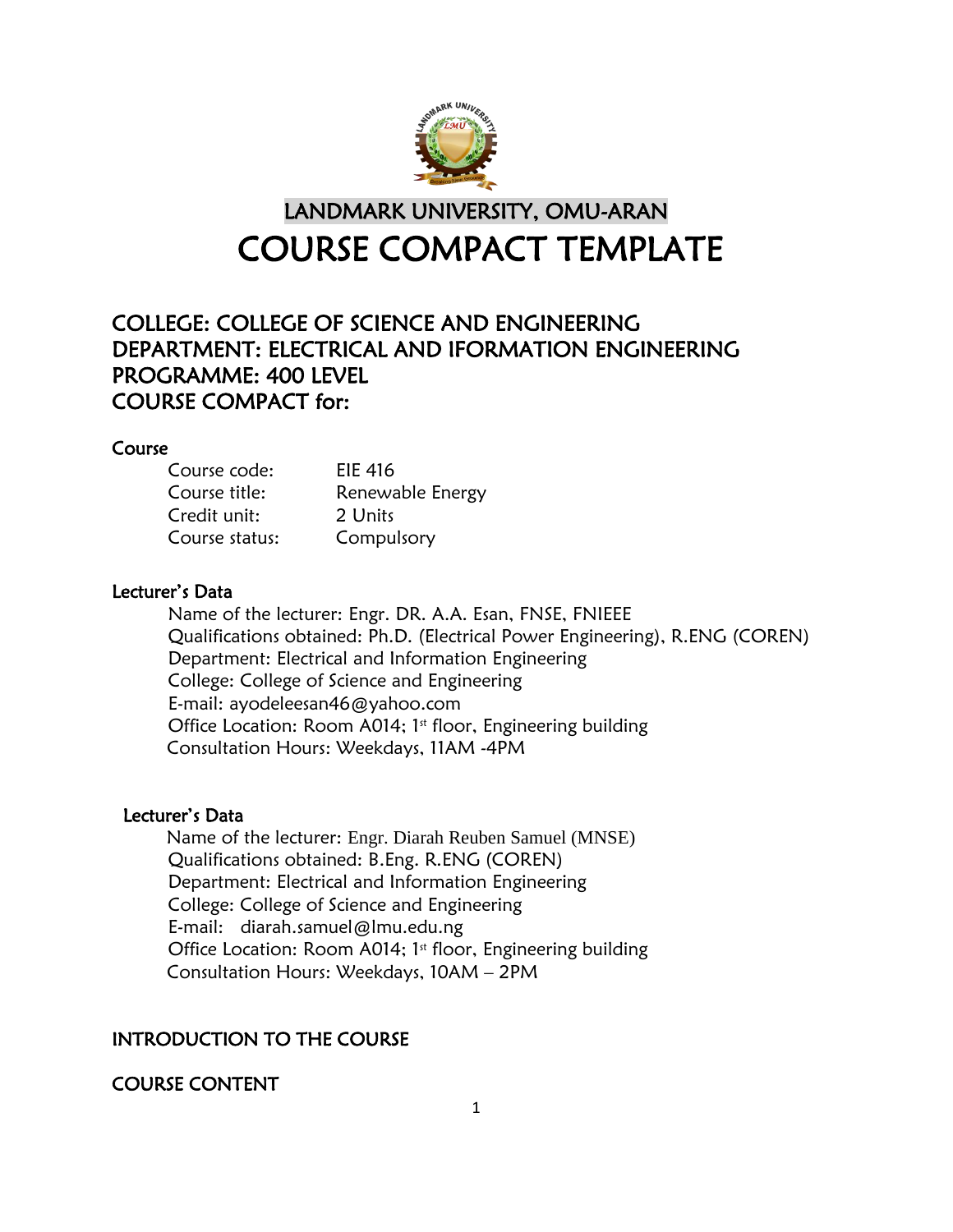Introduction: Definition, Sources Availability, Quantity, Advantages and Disadvantages of: solar, wind, water, Biomass, and Geothermal sources of Energy. Integration, Cost effectiveness, safety, and health hazards. Socio-Economic issues, FGN plans/programs, International collaboration/Networking.

# COURSE DESCRIPTION

Renewable Energy is an Engineering course which introduces the students to a nonconventional sources of energy which are regenerative and inexhaustible in nature. The conventional sources which has some negative environmental impact of burning fossil fuel. This course introduces the students to the renewable sources of energy which includes: solar, wind, water, biomass and geothermal.

# COURSE JUSTIFICATION

Renewable energy is part of the solution to current energy challenges this because its sources are dependable and are replenished by nature as they are being used as seen in the conversion of electricity from the sunlight through the photovoltaic cells. Renewable energy is the future energy reducing the dependence on fossil fuel and it is environmental friendly.

# COURSE OBJECTIVE

At the end of the course the students should be able to

- 1. Differentiate between conventional and non-conventional sources of energy, its advantages and disadvantages.
- 2. To explain how Electricity is been generated using the renewable sources.
- 3. The components of Renewable Energy Systems (RES)
- 4. To explain the working principles of Renewable Energy Technologies

# COURSE REQUIREMENT

To drive maximum benefit from Renewable energy, the students must be familiar with Electromagnetic fields &waves, energy forms, primary energy, secondary energy, physical Electronic, and Electrical Machines.

# METHOD OF GRADING

Method of Grading- An example below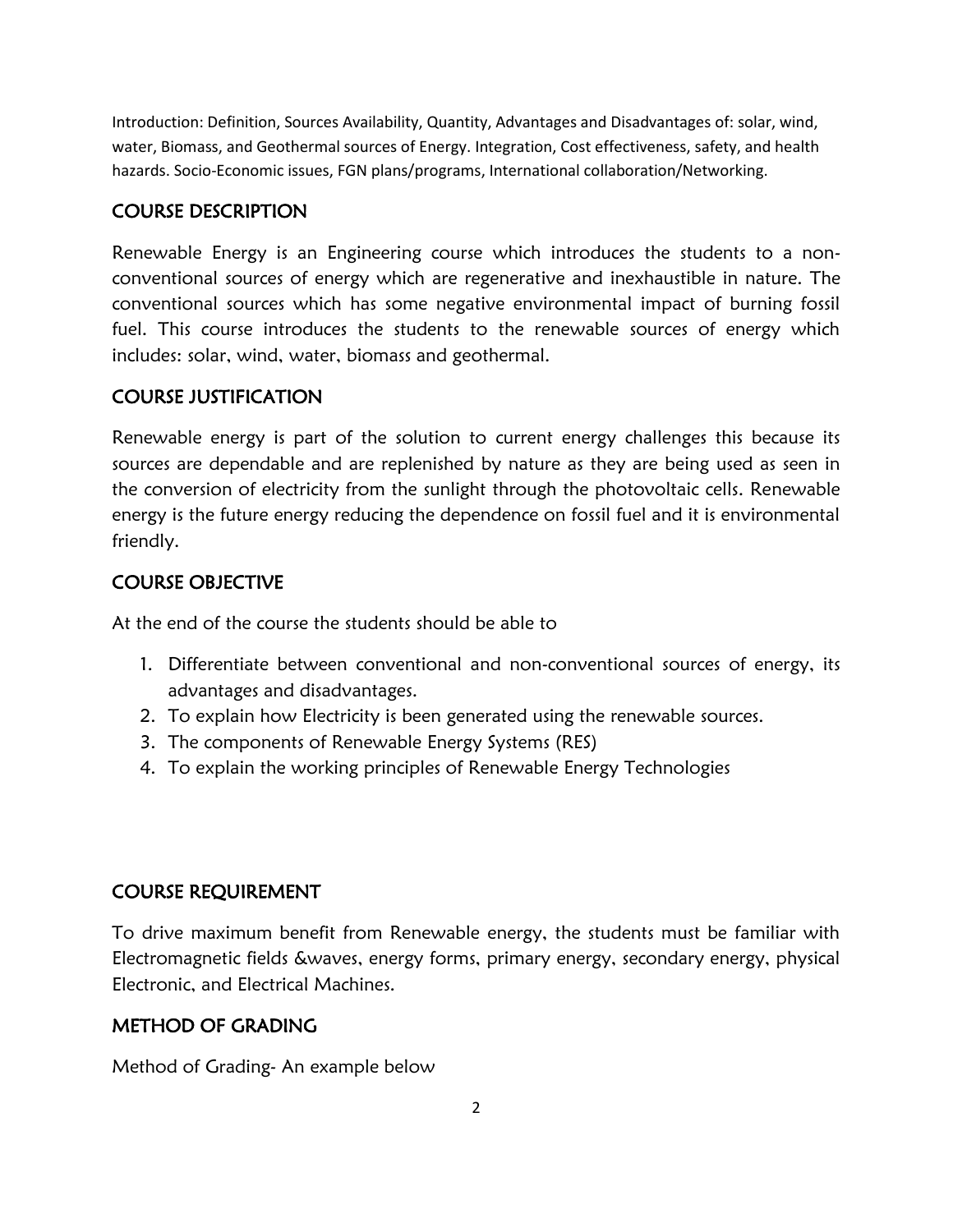| S/N | <b>GRADING</b>                | SCORE (%) |
|-----|-------------------------------|-----------|
|     | <b>Continuous Assessments</b> |           |
|     | $\bullet$ C.AI                | 7%        |
|     | • C.All (Mid-Semester Test)   | 15%       |
|     | $\bullet$ C.Alll              | 8%        |
|     | <b>Final Examination</b>      | 70%       |
|     | Total                         | 100%      |

#### COURSE DELIVERY STRATEGIES

- Lectures and active discussion
- Lectures delivery with explanation using lecture notes, real life examples, graphs and diagrams.
- The use of the university's intranet, e-platform for quizzes, assignments, group discussion etc.
- With each module comes a variety of class work to aid students comprehend the concepts discussed.
- Uploading the lecture materials on the e-leaning platform
- Giving online assignments
- Having practical discussion sessions and relevant assignments at the end of the lecture.

#### COURSE DURATION:

2hrs P/Week for 15 weeks (30hrs)

# LECTURE CONTENT

Week 1: Solar, Wind, Hydro, Biomass, Geothermal, Ocean; Municipal Waste, Incineration, Nuclear Fusion

#### Objectives

The students at the end of the lecture for the week should be able to: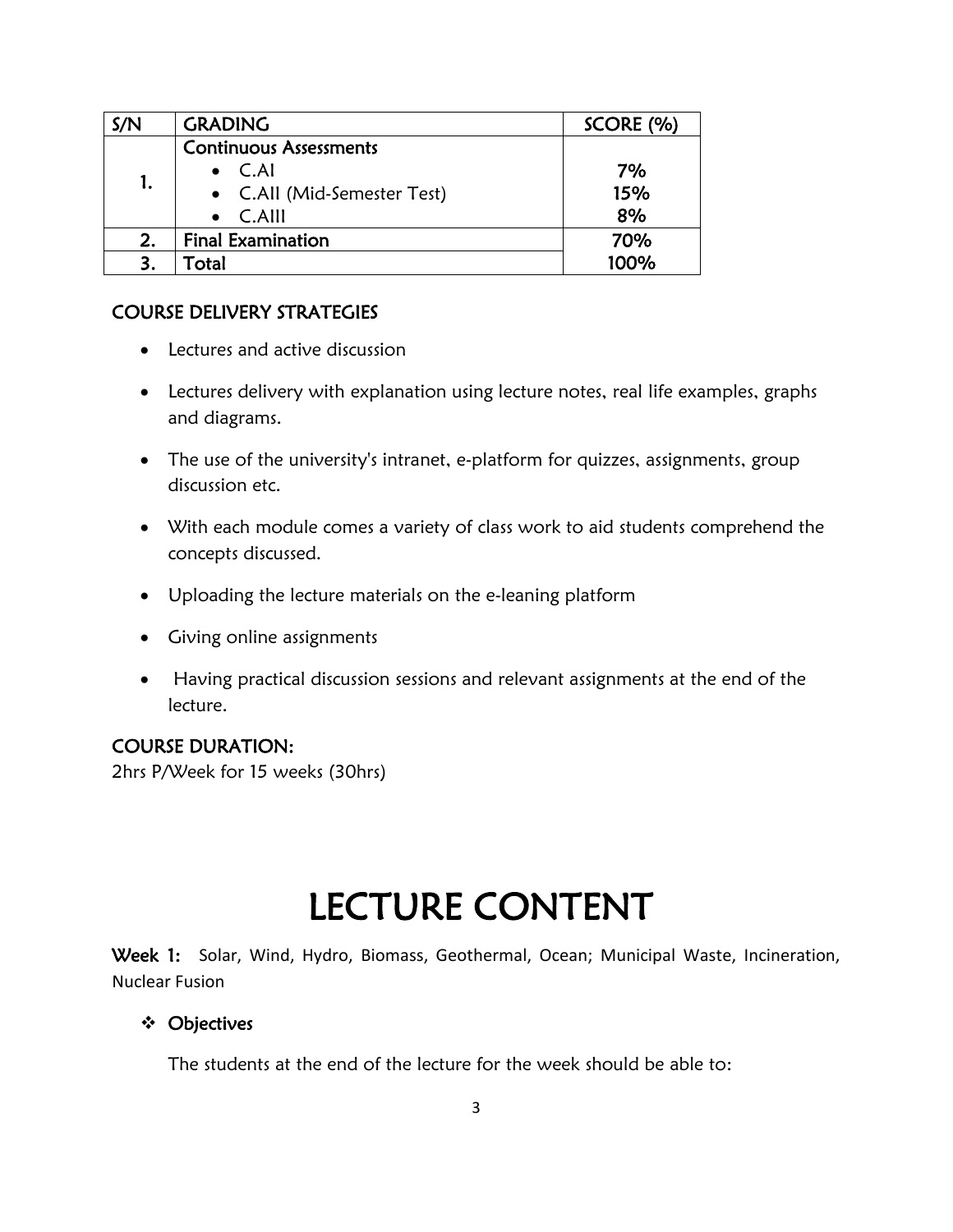- (i) Be familiarized with the basic knowledge of Energy.
- (ii) Differentiate between conventional and non-conventional sources of Energy.
- (iii) Discuss and distinguish between Renewable and non-Renewable sources of Energy and impact on the environment.
- (iv) Discuss and elaborate more on different sources of Energy and their transformation and conversion processes.

#### Description

First hour: Introduction to the basic concept of energy, types and energy resources available.

Second hour: Energy types and sources are then group into Renewable and non-Renewable with detail discussion on solar, wind, hydro, biomass and geothermal. Non-Renewable/ convention sources of Energy are also introduced which includes fossil fuels: coal natural gas etc.

#### ❖ Study Question:

- 1. What are renewable energy resources?
- 2. Differentiate between Renewable and non-Renewable energy Resources.

- 1. Biogas Technology and Application Training Manual Sokoto Energy Research Centre. Usmanu Danfodiyo University.
- 2. Solar Photovoltaic Application Training Manual Sokoto Energy Research Centre. Usmanu Danfodiyo University.
- 3. G15 Project on Solar Energy Application Report of the Meeting of National Focal Point New Delhi, September, 1993.
- 4. Solar Powered Electricity A survey of PV power in Developing Countries by B. McNelis, A Derrick & M. Starr
- 5. Energy for Rural Development Bhagavan and Karekezi
- 6. The Energy Dimension Christopher Hurst and Andrew Barnett, IT Publications.
- 7. Burning Issues: Implementing Pilot Stove Programs: A Guide for Eastern Africa by S. Joseph and P. Hassrick.
- 8. Introduction to Renewable Energy by Nelson, Vaughn
- 9. Solar Energy: Renewable Energy and the environment by Foster, Robert
- 10. FGN, Federal Republic of Nigeria, Sustainable Energy for ALL, Action Agenda (SE4ALL), August 2015.
- 11. FGN, Federal Republic of Nigeria, National Renewable Energy & Energy Efficiency Policy (NREEEP) for Electricity Sector, 2015.
- 12. Internet Sources.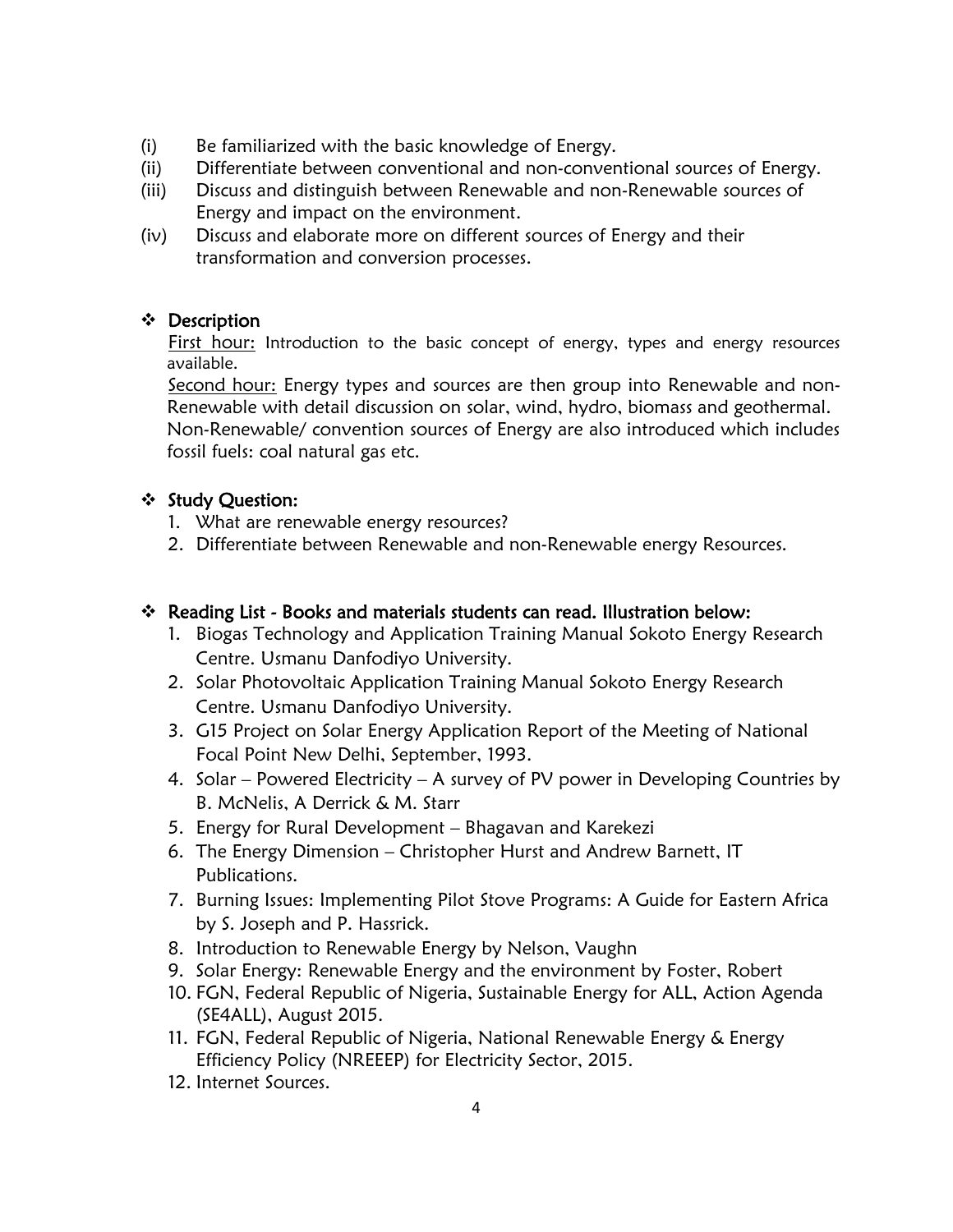#### Week 2: RES mapping for Nigeria

#### Objectives

The students at the end of the lecture for the week should be able to:

- (i.) Discuss different energy sources and their availability.
- (ii.) Differentiate between conventional and non-conventional sources with examples.
- (iii.) Discuss the process involved in energy conversion.
- (iv.) Discuss and elaborate more on different sources of Energy and their transformation and conversion processes.

#### Description

First hour: The students will be introduced to conventional and non-conventional energy sources, with detail illustrations of each with examples and their benefits and applications.

Second hour: The availability of conventional and non-conventional energy resources will be discussed in details and its impact on our environment.

#### ❖ Study Question:

- (i.) Differentiate between Renewable and non-Renewable energy Resources.
- (ii.) Discuss in detail the conventional and non-conventional energy sources and their impact on the environment.

- 1) Biogas Technology and Application Training Manual Sokoto Energy Research Centre. Usmanu Danfodiyo University.
- 2) Solar Photovoltaic Application Training Manual Sokoto Energy Research Centre. Usmanu Danfodiyo University.
- 3) G15 Project on Solar Energy Application Report of the Meeting of National Focal Point New Delhi, September, 1993.
- 4) Solar Powered Electricity A survey of PV power in Developing Countries by B. McNelis, A Derrick & M. Starr
- 5) Energy for Rural Development Bhagavan and Karekezi
- 6) The Energy Dimension Christopher Hurst and Andrew Barnett, IT Publications.
- 7) Burning Issues: Implementing Pilot Stove Programs: A Guide for Eastern Africa by S. Joseph and P. Hassrick.
- 8) Introduction to Renewable Energy by Nelson, Vaughn
- 9) Solar Energy: Renewable Energy and the environment by Foster, Robert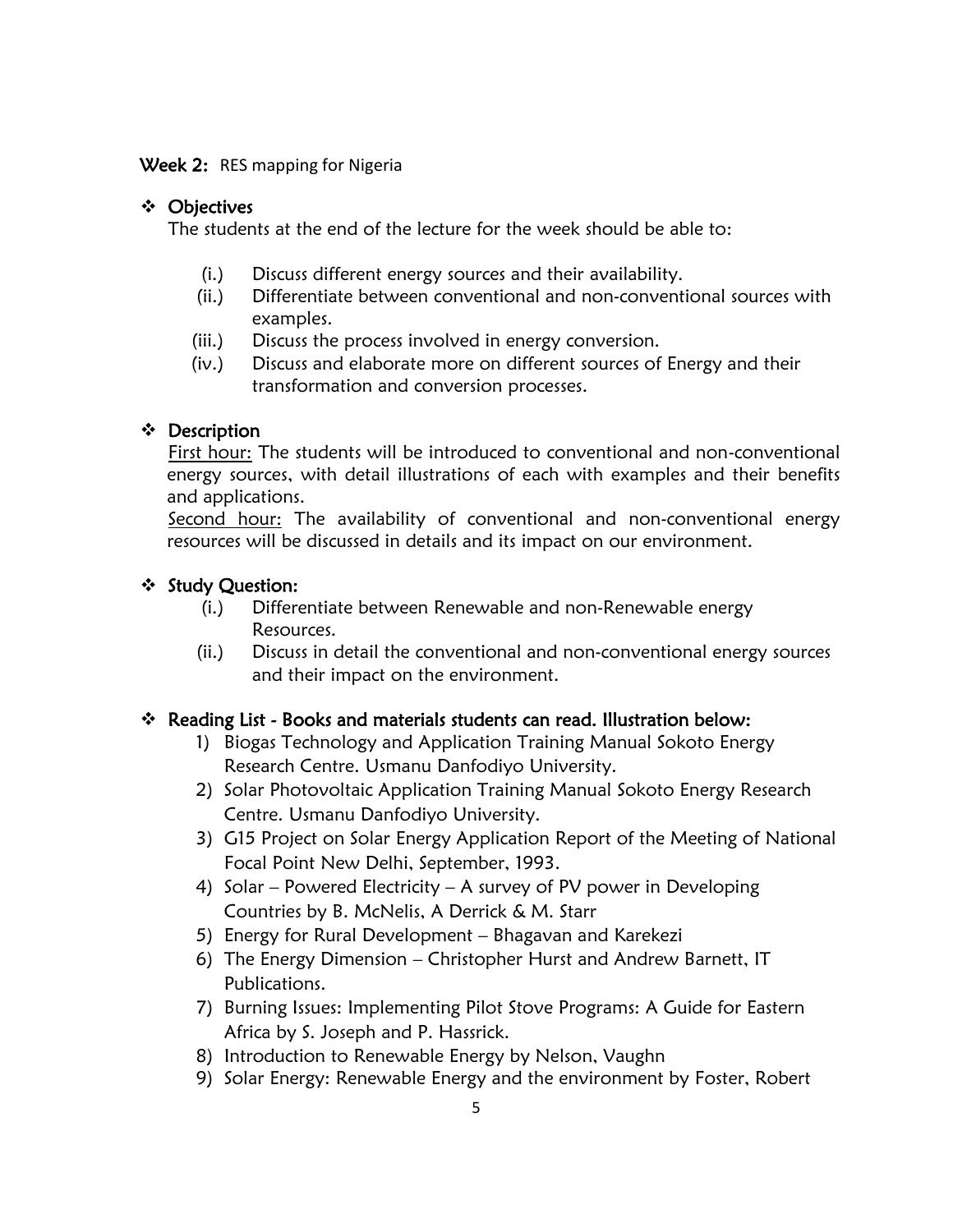- 10) FGN, Federal Republic of Nigeria, Sustainable Energy for ALL, Action Agenda (SE4ALL), August 2015.
- 11) FGN, Federal Republic of Nigeria, National Renewable Energy & Energy Efficiency Policy (NREEEP) for Electricity Sector, 2015.
- 12) Internet Sources.

#### Week 3:

- a. Advantages of RES Power Plants.
- b. Energy Requirements and CO2 emission.

# Objectives

The students at the end of the lecture for the week should be able to:

- (i) Be familiarized with the basic knowledge and the quantities of Energy.
- (ii) Differentiate between benefits and applications of renewable sources of Energy.
- (iii) Discuss and distinguish between Renewable and non-Renewable sources of Energy and their availability.

# ❖ Description

First hour: Introduction to different quantities of renewable energy. Second hour: Advantages and disadvantages of renewable energy resources

# ❖ Study Question:

- (i) What are the disadvantages of renewable energy resources?
- (ii) Discuss in details the quantities of different renewable energy available.

- (1.) Biogas Technology and Application Training Manual Sokoto Energy Research Centre. Usmanu Danfodiyo University.
- (2.) Solar Photovoltaic Application Training Manual Sokoto Energy Research Centre. Usmanu Danfodiyo University.
- (3.) G15 Project on Solar Energy Application Report of the Meeting of National Focal Point New Delhi, September, 1993.
- (4.) Solar Powered Electricity A survey of PV power in Developing Countries by B. McNelis, A Derrick & M. Starr
- (5.) Energy for Rural Development Bhagavan and Karekezi
- (6.) The Energy Dimension Christopher Hurst and Andrew Barnett, IT Publications.
- (7.) Burning Issues: Implementing Pilot Stove Programs: A Guide for Eastern Africa by S. Joseph and P. Hassrick.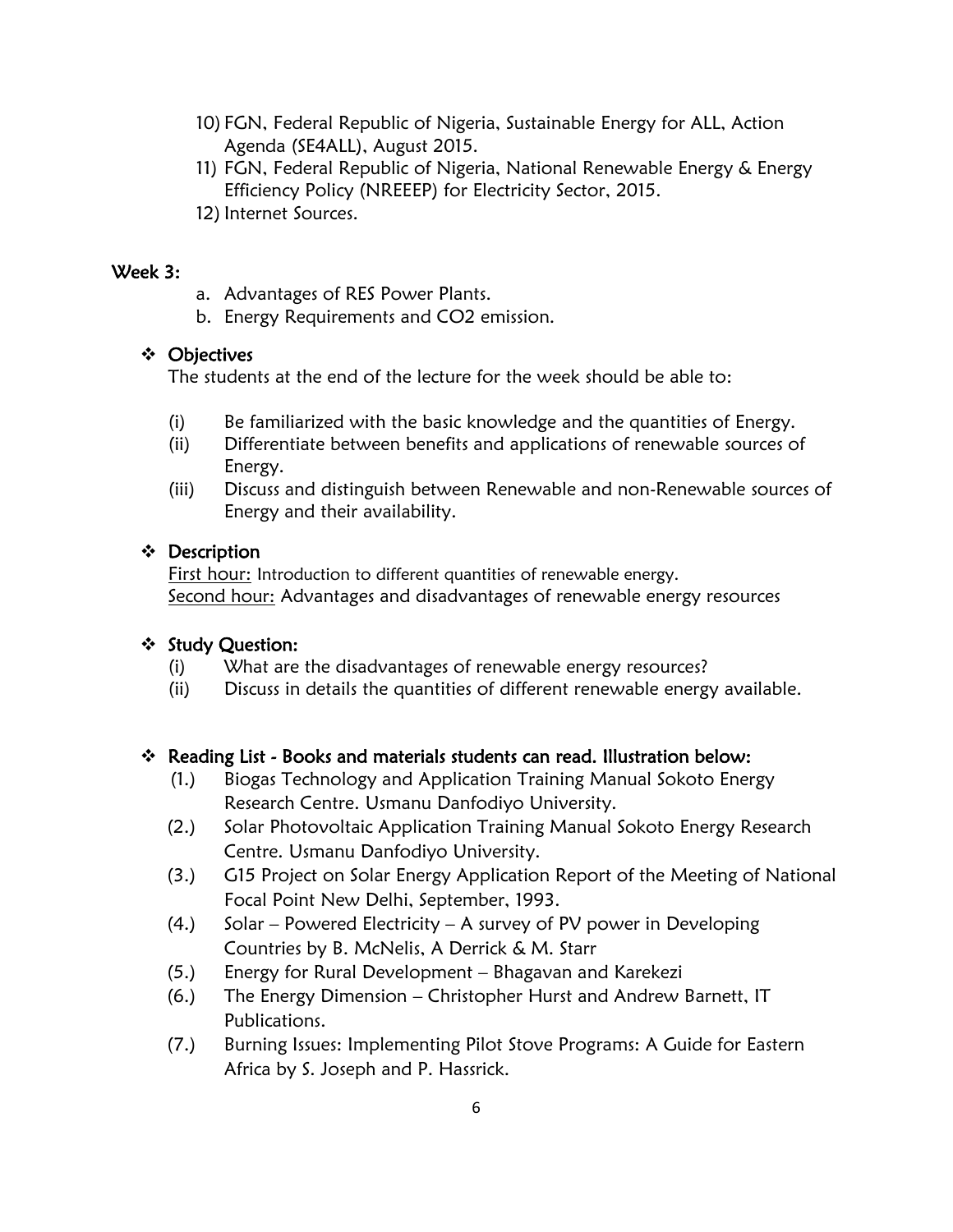- (8.) Introduction to Renewable Energy by Nelson, Vaughn
- (9.) Solar Energy: Renewable Energy and the environment by Foster, Robert
- (10.) FGN, Federal Republic of Nigeria, Sustainable Energy for ALL, Action Agenda (SE4ALL), August 2015.
- (11.) FGN, Federal Republic of Nigeria, National Renewable Energy & Energy Efficiency Policy (NREEEP) for Electricity Sector, 2015.
- (12.) Internet Sources.

#### Week 4:

- a. Energy Conversion Methods
- b. Primary to Secondary Energy
- c. Areas of Application

#### Objectives

The students at the end of the lecture for the week should be able to:

- (i) Explain how sunlight (solar) is used to generate electricity using photo voltaic principle.
- (ii) Discuss the phenomenon behind photo voltaic effect.
- (iii) Explain/Discuss active solar energy system (PV) in our home
- (iv) Know the effect of temperature on a PV system

#### Description

First hour: Introduction of solar energy and the basic concept of photo voltaic principle. Second hour: Illustration and explanation of solar voltaic principle and active

#### ❖ Study Question:

- (i) Discuss the principle of photo-voltaic effect in converting sunlight to electricity.
- (ii) List the materials used in the construction of a PV solar panel.
- (iii) List and discuss the processes involved in using direct sunlight to boil hot water

- 1) Biogas Technology and Application Training Manual Sokoto Energy Research Centre. Usmanu Danfodiyo University.
- 2) Solar Photovoltaic Application Training Manual Sokoto Energy Research Centre. Usmanu Danfodiyo University.
- 3) G15 Project on Solar Energy Application Report of the Meeting of National Focal Point New Delhi, September, 1993.
- 4) Solar Powered Electricity A survey of PV power in Developing Countries by B. McNelis, A Derrick & M. Starr
- 5) Energy for Rural Development Bhagavan and Karekezi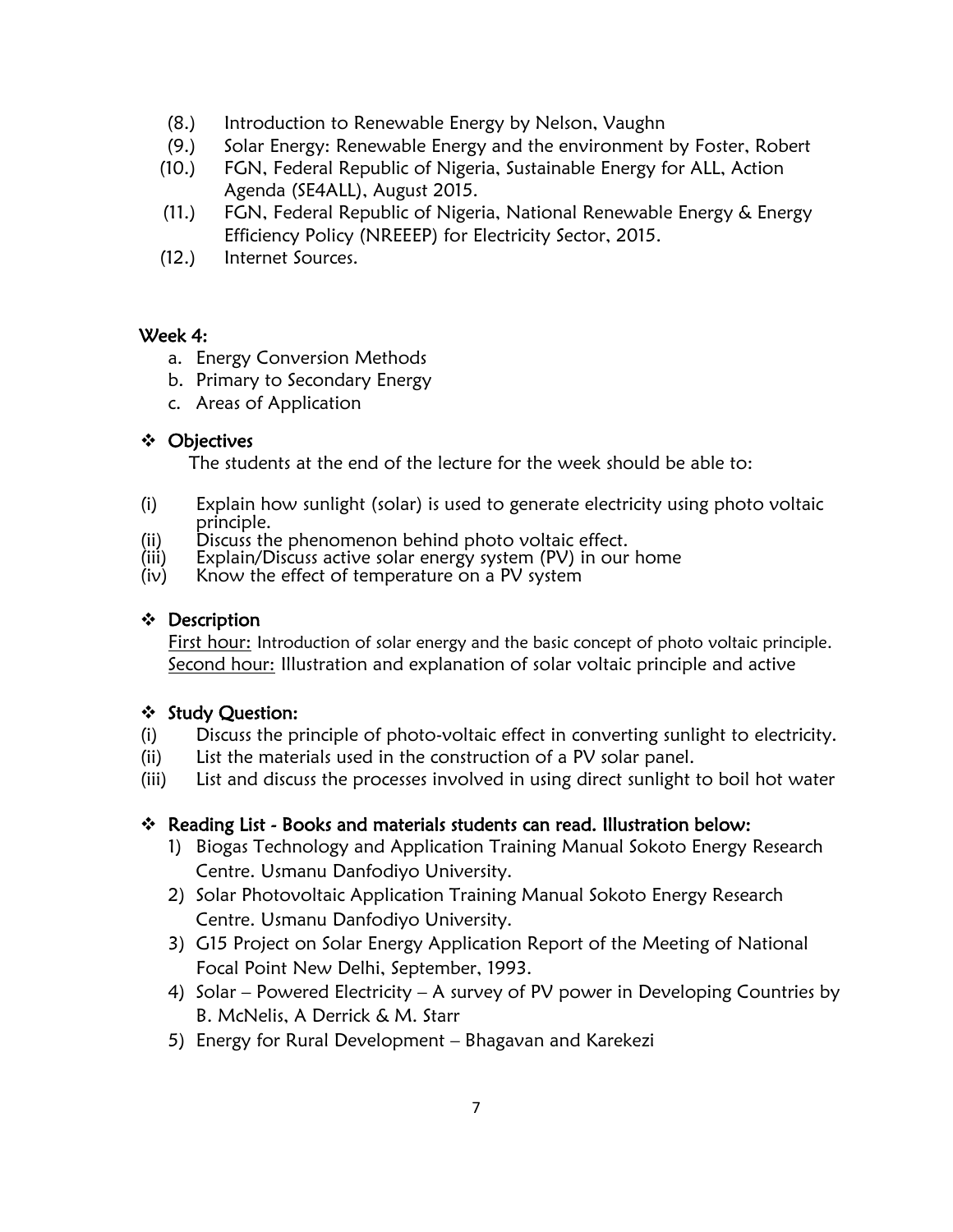- 6) The Energy Dimension Christopher Hurst and Andrew Barnett, IT Publications.
- 7) Burning Issues: Implementing Pilot Stove Programs: A Guide for Eastern Africa by S. Joseph and P. Hassrick.
- 8) Introduction to Renewable Energy by Nelson, Vaughn
- 9) Solar Energy: Renewable Energy and the environment by Foster, Robert
- 10) FGN, Federal Republic of Nigeria, Sustainable Energy for ALL, Action Agenda (SE4ALL), August 2015.
- 11) FGN, Federal Republic of Nigeria, National Renewable Energy & Energy Efficiency Policy (NREEEP) for Electricity Sector, 2015.
- 12) Internet Sources.

#### Week 5: Energy Conversion Methods

- a. Turbine generation
- b. Direct conversion

#### Objectives

The students at the end of the lecture for the week should be able to:

- (i) Know the benefits and applications of solar energy as a source of renewable energy.
- (ii) Discuss the uses of direct sunlight (solar thermal) in domestic applications
- (iii) Understand and explain how a solar panel can be connected to generate electricity.

#### ❖ Description

First hour: The basic components of a solar powered plant will be introduced, and their functions as relates to power generation.

Second hour: The components of a solar power plant will be discussed in details: solar arrays, charger controller, battery and converter.

Solar thermal technology /direct use of sunlight will be discussed with different examples.

#### ❖ Study Question:

- (i.) List and explain the functions all the components of a solar power plant.
- (ii.) Discuss in details five applications of solar thermal technology.

- 1) Biogas Technology and Application Training Manual Sokoto Energy Research Centre. Usmanu Danfodiyo University.
- 2) Solar Photovoltaic Application Training Manual Sokoto Energy Research Centre. Usmanu Danfodiyo University.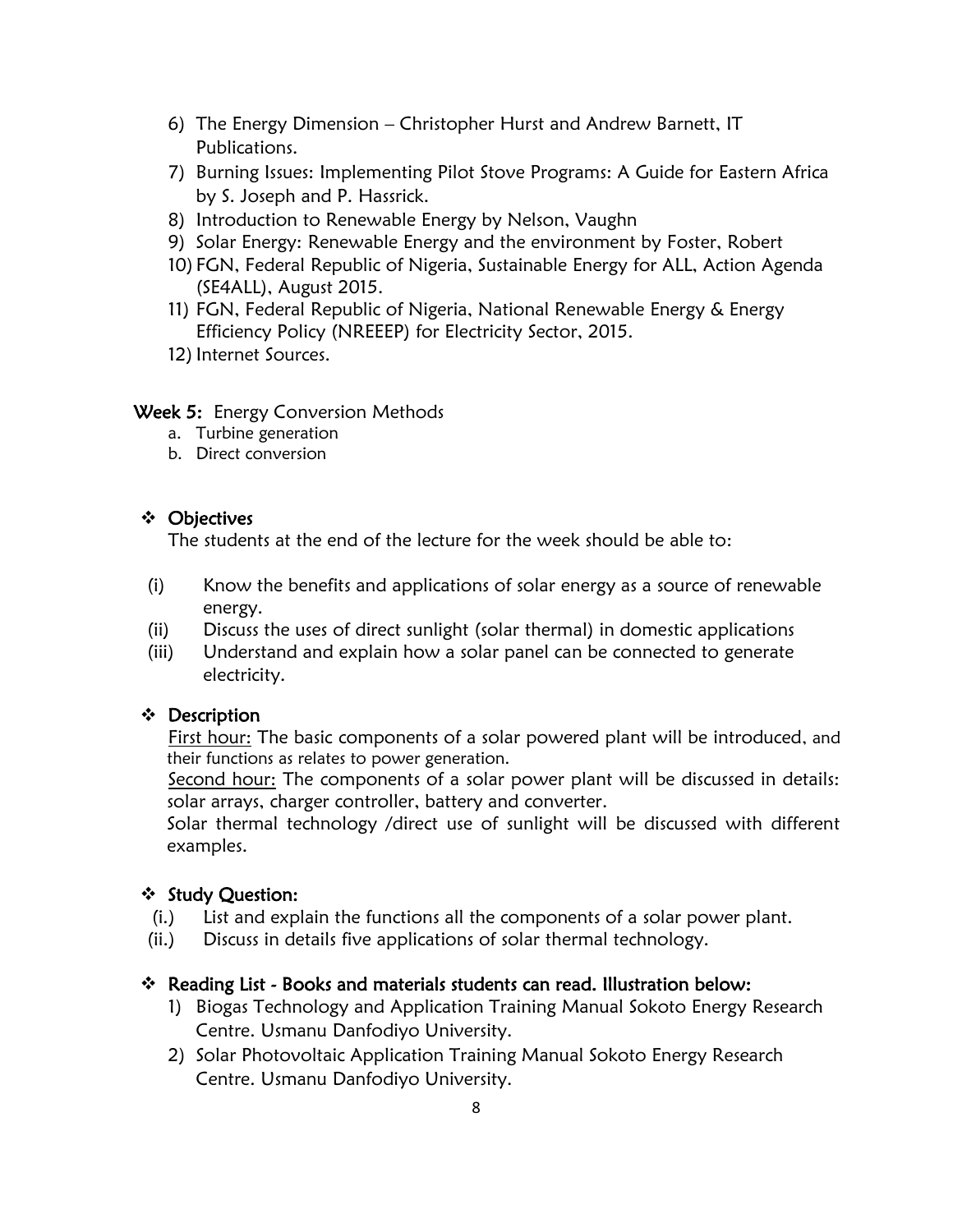- 3) G15 Project on Solar Energy Application Report of the Meeting of National Focal Point New Delhi, September, 1993.
- 4) Solar Powered Electricity A survey of PV power in Developing Countries by B. McNelis, A Derrick & M. Starr
- 5) Energy for Rural Development Bhagavan and Karekezi
- 6) The Energy Dimension Christopher Hurst and Andrew Barnett, IT Publications.
- 7) Burning Issues: Implementing Pilot Stove Programs: A Guide for Eastern Africa by S. Joseph and P. Hassrick.
- 8) Introduction to Renewable Energy by Nelson, Vaughn
- 9) Solar Energy: Renewable Energy and the environment by Foster, Robert
- 10) FGN, Federal Republic of Nigeria, Sustainable Energy for ALL, Action Agenda (SE4ALL), August 2015.
- 11) FGN, Federal Republic of Nigeria, National Renewable Energy & Energy Efficiency Policy (NREEEP) for Electricity Sector, 2015.
- 12) Internet Sources.

#### Week 6:

- a. RES Conversion Stages.
- b. Energy Storage Systems.

# Objectives

The students at the end of the lecture for the week should be able to

- (i) Know and discuss the concept of wind as a source of renewable energy.
- (ii) Know the components of a wind turbine and their functions as it relates to green electricity generation.
- (iii) Know different parts of a wind turbine and how they are interconnected with each other.

#### ❖ Description

First hour: Introduction of wind as a source of renewable energy. The concept of wind energy/power.

Second hour: Wind turbine and its basic components will introduced

#### ❖ Study Question:

- (i.) Wind farm concept.
- (ii.) List six parts of a wind turbine and explain its functions as relates to renewable energy generation.
- (iii.) Discuss in details how the power of wind is converted to electricity.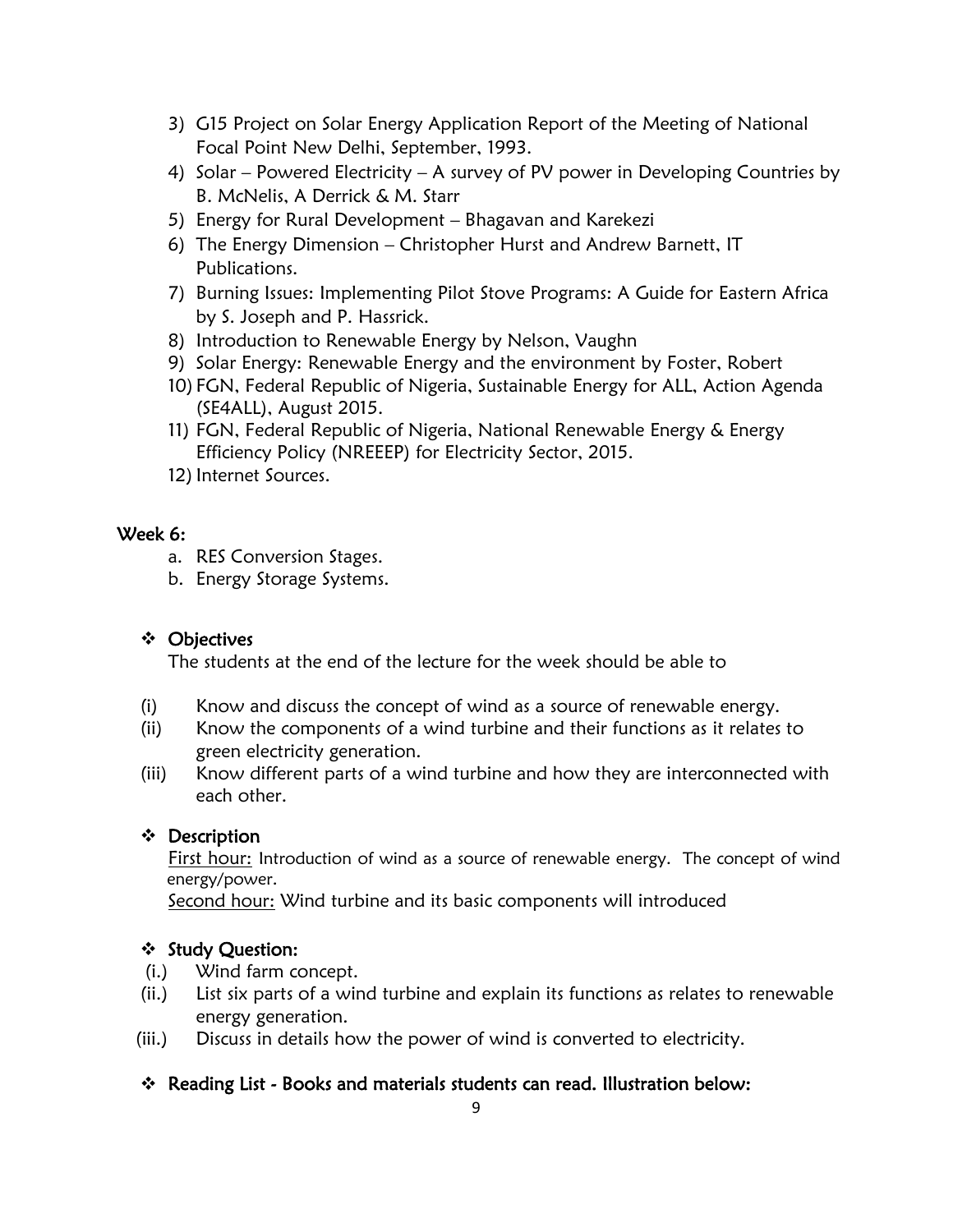- 1) Biogas Technology and Application Training Manual Sokoto Energy Research Centre. Usmanu Danfodiyo University.
- 2) Solar Photovoltaic Application Training Manual Sokoto Energy Research Centre. Usmanu Danfodiyo University.
- 3) G15 Project on Solar Energy Application Report of the Meeting of National Focal Point New Delhi, September, 1993.
- 4) Solar Powered Electricity A survey of PV power in Developing Countries by B. McNelis, A Derrick & M. Starr
- 5) Energy for Rural Development Bhagavan and Karekezi
- 6) The Energy Dimension Christopher Hurst and Andrew Barnett, IT Publications.
- 7) Burning Issues: Implementing Pilot Stove Programs: A Guide for Eastern Africa by S. Joseph and P. Hassrick.
- 8) Introduction to Renewable Energy by Nelson, Vaughn
- 9) Solar Energy: Renewable Energy and the environment by Foster, Robert
- 10) FGN, Federal Republic of Nigeria, Sustainable Energy for ALL, Action Agenda (SE4ALL), August 2015.
- 11) FGN, Federal Republic of Nigeria, National Renewable Energy & Energy Efficiency Policy (NREEEP) for Electricity Sector, 2015.
- 12) Internet Sources.

#### Week 7:

- a. Economic activities and power consumption
- b. Energy needs in rural areas

#### Objectives

The students at the end of the lecture for the week should be able to

- (i) Know the different economic activities prevalent in households and power consumption.
- (ii) Know the RET best suited for different economic activities.
- (iii) Know basic energy needs in rural areas.

#### Description

First hour: Basic economic activities and their power consumption will be introduced. Second hour: Basic energy needs/demand and appropriate RET will be deduced.

#### ❖ Study Question:

- (i) What is economic activity?
- (ii) List economic activities in rural areas.
- (iii) Determine basic energy consumption for a rural household.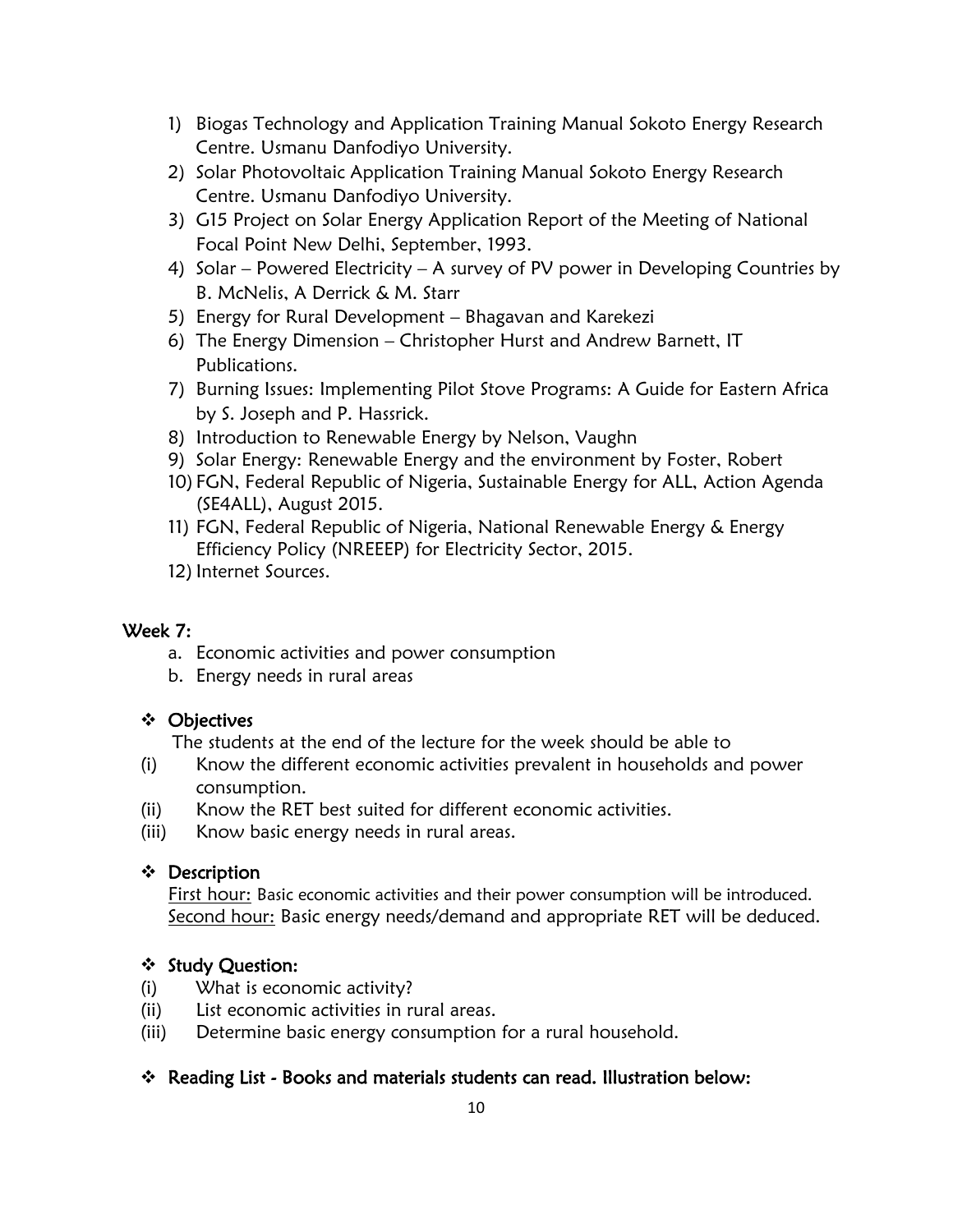- 1) Biogas Technology and Application Training Manual Sokoto Energy Research Centre. Usmanu Danfodiyo University.
- 2) Solar Photovoltaic Application Training Manual Sokoto Energy Research Centre. Usmanu Danfodiyo University.
- 3) G15 Project on Solar Energy Application Report of the Meeting of National Focal Point New Delhi, September, 1993.
- 4) Solar Powered Electricity A survey of PV power in Developing Countries by B. McNelis, A Derrick & M. Starr
- 5) Energy for Rural Development Bhagavan and Karekezi
- 6) The Energy Dimension Christopher Hurst and Andrew Barnett, IT Publications.
- 7) Burning Issues: Implementing Pilot Stove Programs: A Guide for Eastern Africa by S. Joseph and P. Hassrick.
- 8) Introduction to Renewable Energy by Nelson, Vaughn
- 9) Solar Energy: Renewable Energy and the environment by Foster, Robert
- 10) FGN, Federal Republic of Nigeria, Sustainable Energy for ALL, Action Agenda (SE4ALL), August 2015.
- 11) FGN, Federal Republic of Nigeria, National Renewable Energy & Energy Efficiency Policy (NREEEP) for Electricity Sector, 2015.
- 12) Internet Sources.

#### Week 8:

- a. RET Technologies and Environmental Issues.
- b. Barriers to RES adoption and scale-up.

#### Objectives

The students at the end of the lecture for the week should be able to:

- (i) Know the RET and process of generating electricity.
- (ii) Know the impact of each RET on the environment.
- (iii) Know the factors militating against RES adoption and scale-up.

#### Description

First hour: Different methods of Energy conversion for RET will be explained. Second hour: Environmental issues as relates to RES adoption and scale-up for each RES will be discussed.

#### ❖ Study Question:

- (i) Write components for each RET.
- (ii) Discuss the different methods of energy conversion for each RET.
- (iii) Write short notes on adverse effects for each RET on the environment.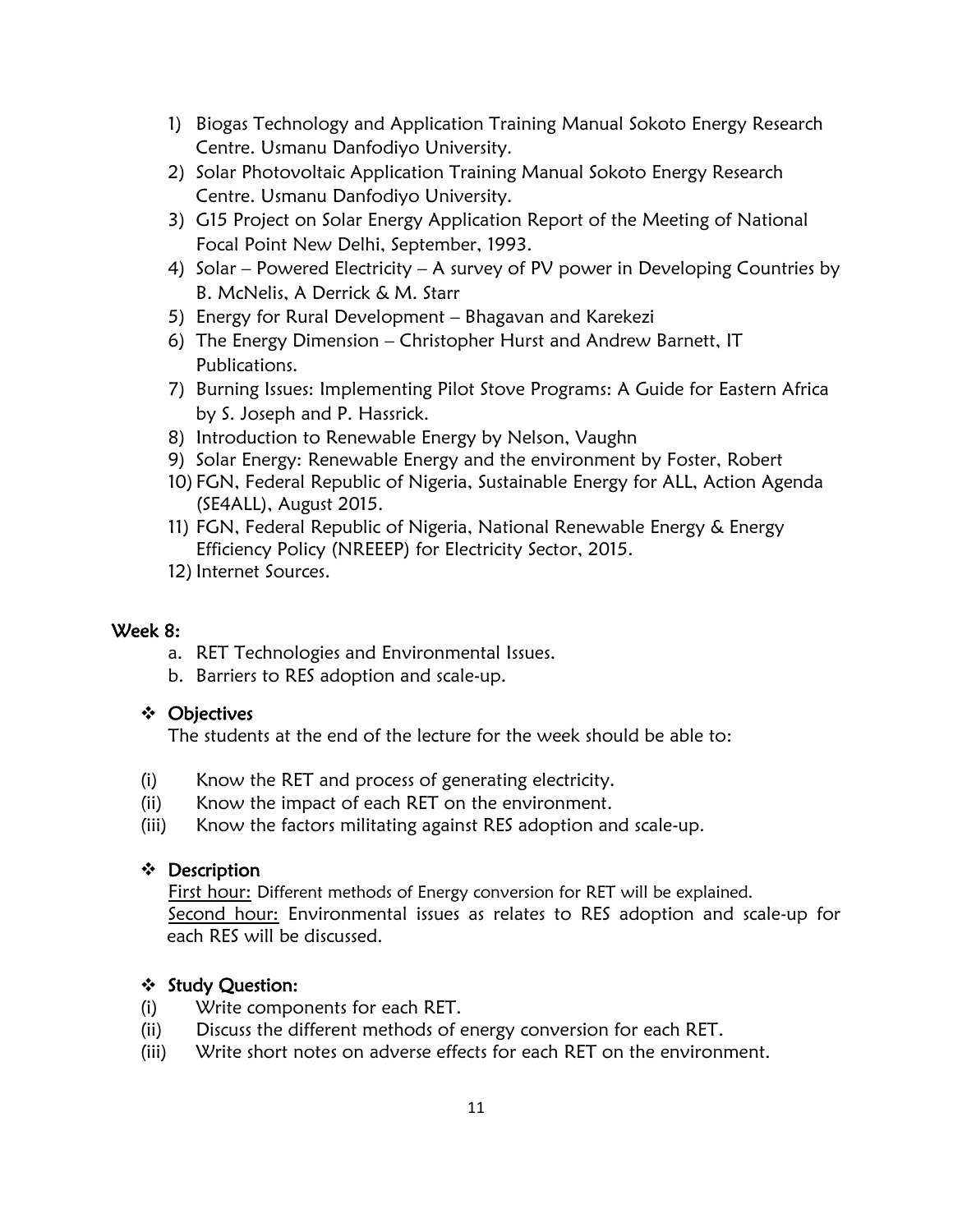#### Reading List - Books and materials students can read. Illustration below:

- 1) Biogas Technology and Application Training Manual Sokoto Energy Research Centre. Usmanu Danfodiyo University.
- 2) Solar Photovoltaic Application Training Manual Sokoto Energy Research Centre. Usmanu Danfodiyo University.
- 3) G15 Project on Solar Energy Application Report of the Meeting of National Focal Point New Delhi, September, 1993.
- 4) Solar Powered Electricity A survey of PV power in Developing Countries by B. McNelis, A Derrick & M. Starr
- 5) Energy for Rural Development Bhagavan and Karekezi
- 6) The Energy Dimension Christopher Hurst and Andrew Barnett, IT Publications.
- 7) Burning Issues: Implementing Pilot Stove Programs: A Guide for Eastern Africa by S. Joseph and P. Hassrick.
- 8) Introduction to Renewable Energy by Nelson, Vaughn
- 9) Solar Energy: Renewable Energy and the environment by Foster, Robert
- 10) FGN, Federal Republic of Nigeria, Sustainable Energy for ALL, Action Agenda (SE4ALL), August 2015.
- 11) FGN, Federal Republic of Nigeria, National Renewable Energy & Energy Efficiency Policy (NREEEP) for Electricity Sector, 2015.
- 12) Internet Sources.

#### Week 9:

- a. Electricity Industry in Nigeria and Pricing Issues.
- b. Safety Management.

#### Objective

Have an overview of the structure of the electricity market.

Know the basic elements built into electricity pricing/tariff.

Basic elements of Engineering safety and management vis-à-vis electricity generation.

#### ❖ Description

First hour: Nature and type of electricity market in Nigeria and tariff setting. Second hour: Engineering safety and management of green electricity generation.

#### ❖ Study Question.

- (i.) Electricity Reform Act 2005 and its contribution to Electricity industry in Nigeria Discuss briefly.
- (ii.) Measures in safety management for Engineering projects. Discuss for a typical RET plant.

#### Reading List - Books and materials students can read. Illustration below:

1) Biogas Technology and Application Training Manual Sokoto Energy Research Centre. Usmanu Danfodiyo University.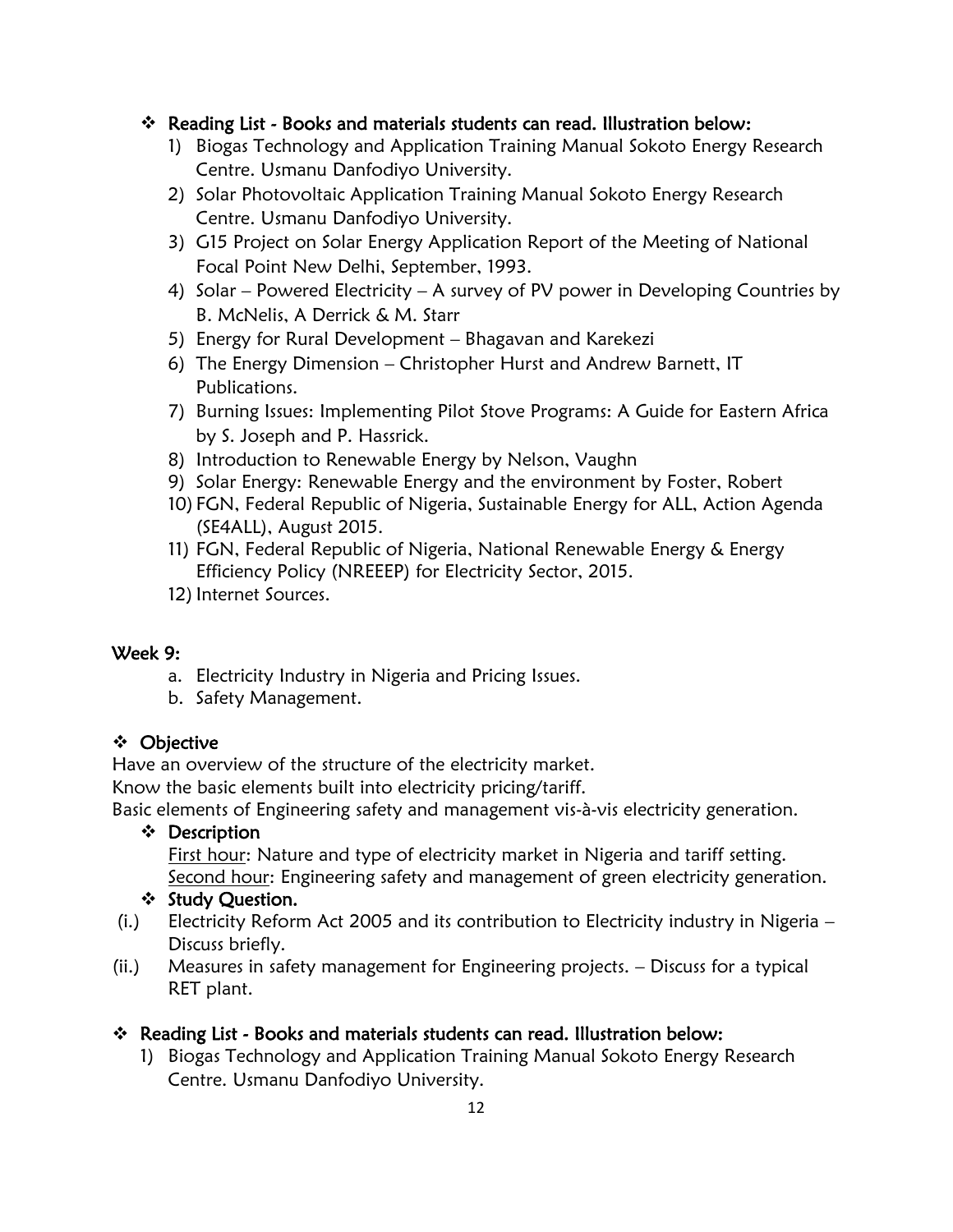- 2) Solar Photovoltaic Application Training Manual Sokoto Energy Research Centre. Usmanu Danfodiyo University.
- 3) G15 Project on Solar Energy Application Report of the Meeting of National Focal Point New Delhi, September, 1993.
- 4) Solar Powered Electricity A survey of PV power in Developing Countries by B. McNelis, A Derrick & M. Starr
- 5) Energy for Rural Development Bhagavan and Karekezi
- 6) The Energy Dimension Christopher Hurst and Andrew Barnett, IT Publications.
- 7) Burning Issues: Implementing Pilot Stove Programs: A Guide for Eastern Africa by S. Joseph and P. Hassrick.
- 8) Introduction to Renewable Energy by Nelson, Vaughn
- 9) Solar Energy: Renewable Energy and the environment by Foster, Robert
- 10) FGN, Federal Republic of Nigeria, Sustainable Energy for ALL, Action Agenda (SE4ALL), August 2015.
- 11) FGN, Federal Republic of Nigeria, National Renewable Energy & Energy Efficiency Policy (NREEEP) for Electricity Sector, 2015.
- 12) Internet Sources.

#### Week 10: FGN Plans/Programs

- a. NREEEP
- b. SE4ALL
- c. E-30-30-30

#### Objectives:

- (i.) Familiarize with FGN policies on Renewable systems.
- (ii.) Know global plans/programs in energy for sustainable human development.
- (iii.) Introduce projected Action Agenda of FGN in promoting/scaling up RET.

#### Description:

First Hour: Introduces the NREEP for each RET

Second Hour: Discuss the Green Electricity programs in small, medium and long term.

#### Reading List - Books and materials students can read. Illustration below:

1) Biogas Technology and Application Training Manual Sokoto Energy Research Centre. Usmanu Danfodiyo University.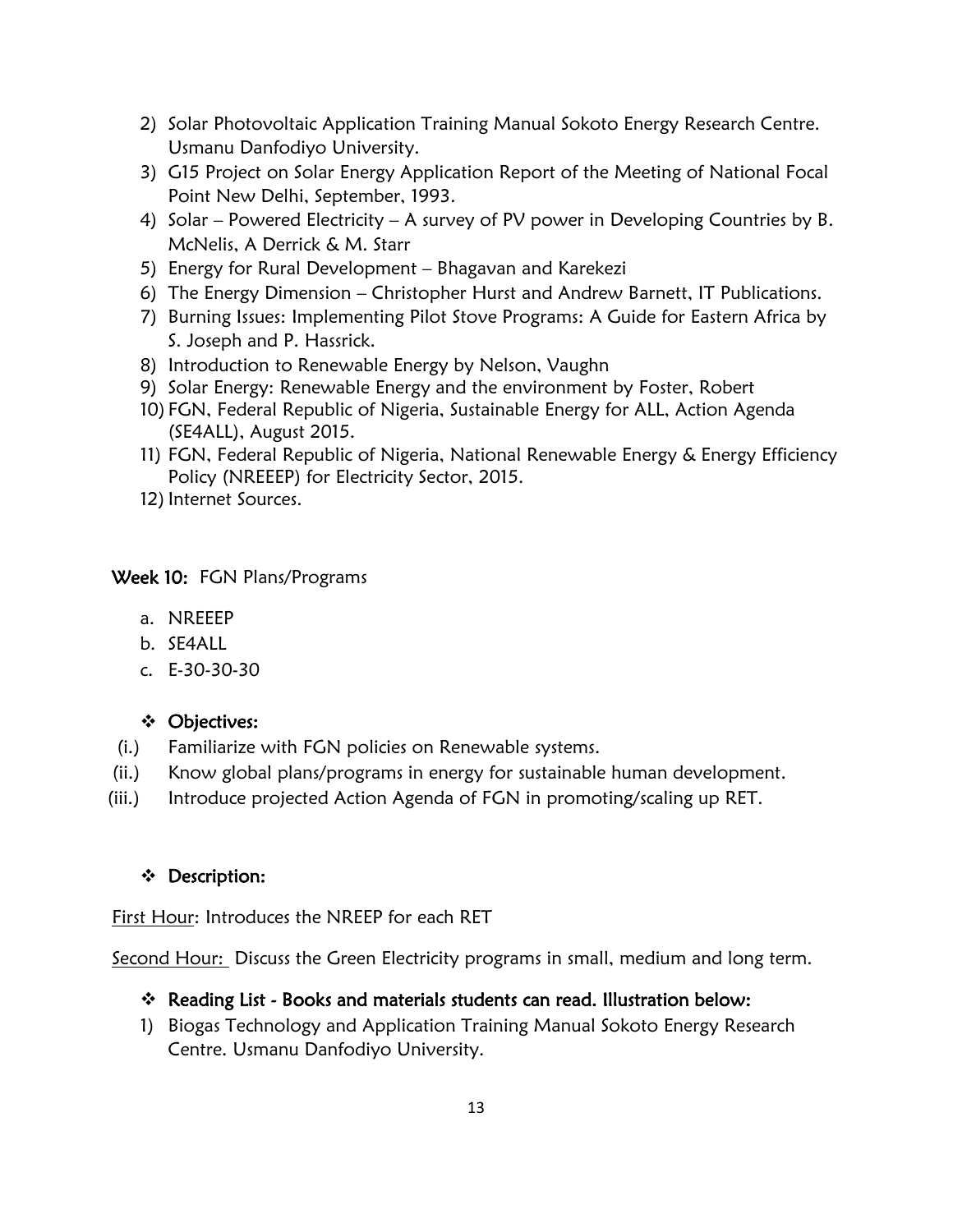- 2) Solar Photovoltaic Application Training Manual Sokoto Energy Research Centre. Usmanu Danfodiyo University.
- 3) G15 Project on Solar Energy Application Report of the Meeting of National Focal Point New Delhi, September, 1993.
- 4) Solar Powered Electricity A survey of PV power in Developing Countries by B. McNelis, A Derrick & M. Starr
- 5) Energy for Rural Development Bhagavan and Karekezi
- 6) The Energy Dimension Christopher Hurst and Andrew Barnett, IT Publications.
- 7) Burning Issues: Implementing Pilot Stove Programs: A Guide for Eastern Africa by S. Joseph and P. Hassrick.
- 8) Introduction to Renewable Energy by Nelson, Vaughn
- 9) Solar Energy: Renewable Energy and the environment by Foster, Robert
- 10) FGN, Federal Republic of Nigeria, Sustainable Energy for ALL, Action Agenda (SE4ALL), August 2015.
- 11) FGN, Federal Republic of Nigeria, National Renewable Energy & Energy Efficiency Policy (NREEEP) for Electricity Sector, 2015.
- 12) Internet Sources.

Week 11: FGN Plans/Policy contd.

Objectives: Same as Wk. 10.

#### Description:

First Hour: Introduce the SE4ALL program. Second Hour: Present the Action Agenda.

#### ❖ Study Questions:

- (i.) For any RES in the NREEEP, discuss some shortfalls/barriers in the actualization of the plan.
- (ii.) Itemize the Local content for any of the RET in the Action Agenda for SE4ALL.

- 1) Biogas Technology and Application Training Manual Sokoto Energy Research Centre. Usmanu Danfodiyo University.
- 2) Solar Photovoltaic Application Training Manual Sokoto Energy Research Centre. Usmanu Danfodiyo University.
- 3) G15 Project on Solar Energy Application Report of the Meeting of National Focal Point New Delhi, September, 1993.
- 4) Solar Powered Electricity A survey of PV power in Developing Countries by B. McNelis, A Derrick & M. Starr
- 5) Energy for Rural Development Bhagavan and Karekezi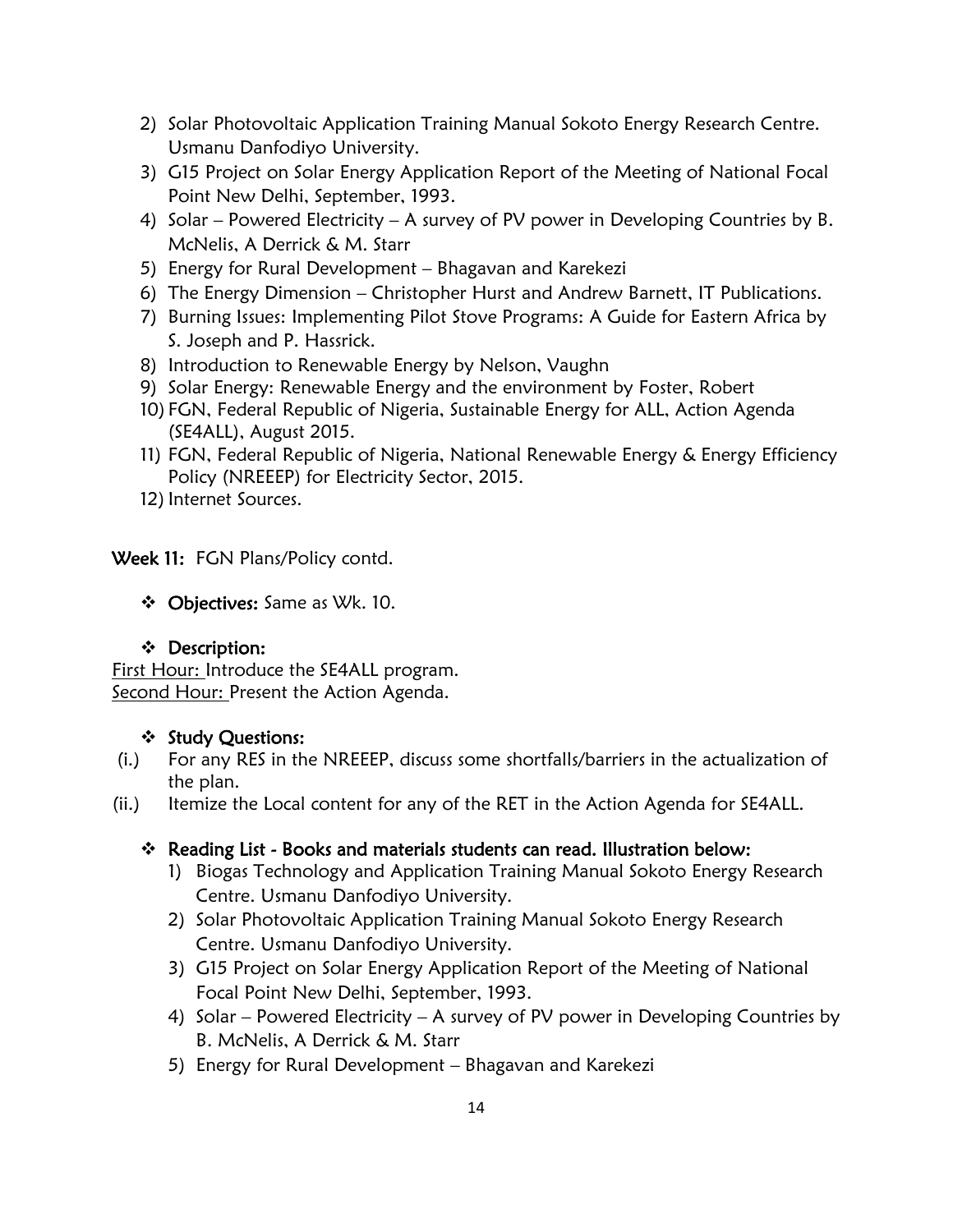- 6) The Energy Dimension Christopher Hurst and Andrew Barnett, IT Publications.
- 7) Burning Issues: Implementing Pilot Stove Programs: A Guide for Eastern Africa by S. Joseph and P. Hassrick.
- 8) Introduction to Renewable Energy by Nelson, Vaughn
- 9) Solar Energy: Renewable Energy and the environment by Foster, Robert
- 10) FGN, Federal Republic of Nigeria, Sustainable Energy for ALL, Action Agenda (SE4ALL), August 2015.
- 11) FGN, Federal Republic of Nigeria, National Renewable Energy & Energy Efficiency Policy (NREEEP) for Electricity Sector, 2015.
- 12) Internet Sources.

#### Week 12:

- a. Mini/Micro grids Embedded generation.
- b. E Vision 30-30-30 fuel mix
- Objectives: Same as Wk. 10

#### $\div$  Description:

First Hour: Introduce and explain the concepts – Mini/Micro grids. Second Hour: Introduce the fuel mix projection for E-30-30-30.

# ❖ Study Questions:

- a. Define Mini/Micro grid
- b. What RES are applicable for embedded generation Discuss

- 1) Biogas Technology and Application Training Manual Sokoto Energy Research Centre. Usmanu Danfodiyo University.
- 2) Solar Photovoltaic Application Training Manual Sokoto Energy Research Centre. Usmanu Danfodiyo University.
- 3) G15 Project on Solar Energy Application Report of the Meeting of National Focal Point New Delhi, September, 1993.
- 4) Solar Powered Electricity A survey of PV power in Developing Countries by B. McNelis, A Derrick & M. Starr
- 5) Energy for Rural Development Bhagavan and Karekezi
- 6) The Energy Dimension Christopher Hurst and Andrew Barnett, IT Publications.
- 7) Burning Issues: Implementing Pilot Stove Programs: A Guide for Eastern Africa by S. Joseph and P. Hassrick.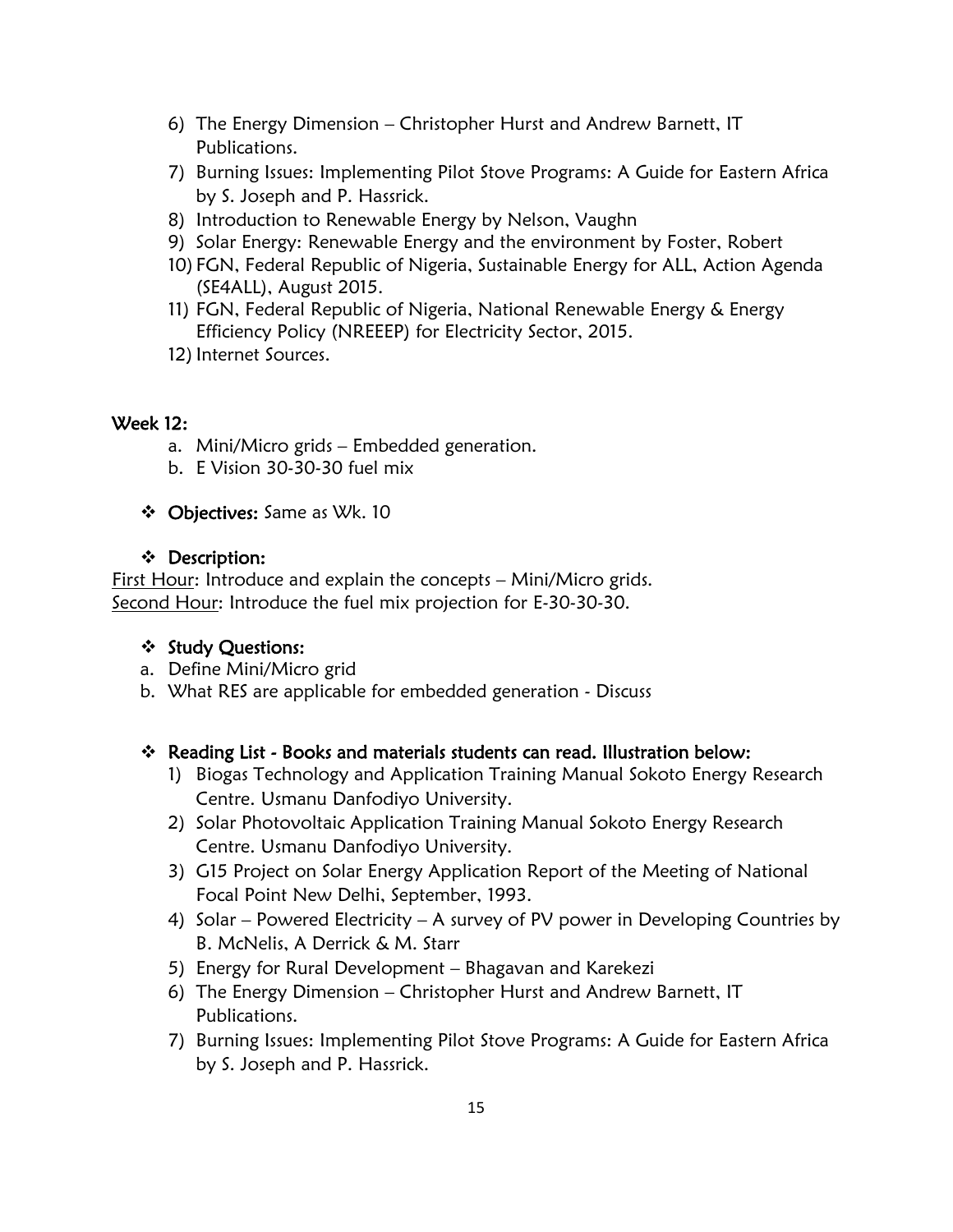- 8) Introduction to Renewable Energy by Nelson, Vaughn
- 9) Solar Energy: Renewable Energy and the environment by Foster, Robert
- 10) FGN, Federal Republic of Nigeria, Sustainable Energy for ALL, Action Agenda (SE4ALL), August 2015.
- 11) FGN, Federal Republic of Nigeria, National Renewable Energy & Energy Efficiency Policy (NREEEP) for Electricity Sector, 2015.
- 12) Internet Sources.

Week 13: FGN Policy/Plans Contd.

Objectives: Same as Wk. 10.

#### Description:

 $\overline{a}$ First Hour: Introducing the contribution of RES in the fuel mix plan up to 2030

Second Hour: Spot listing viable options.

#### ❖ Study Questions:

- a. What states in Nigeria are endowed with Res for contribution to the fuel mix?
- b. What are the capabilities existing for such contributions?

- 1) Biogas Technology and Application Training Manual Sokoto Energy Research Centre. Usmanu Danfodiyo University.
- 2) Solar Photovoltaic Application Training Manual Sokoto Energy Research Centre. Usmanu Danfodiyo University.
- 3) G15 Project on Solar Energy Application Report of the Meeting of National Focal Point New Delhi, September, 1993.
- 4) Solar Powered Electricity A survey of PV power in Developing Countries by B. McNelis, A Derrick & M. Starr
- 5) Energy for Rural Development Bhagavan and Karekezi
- 6) The Energy Dimension Christopher Hurst and Andrew Barnett, IT Publications.
- 7) Burning Issues: Implementing Pilot Stove Programs: A Guide for Eastern Africa by S. Joseph and P. Hassrick.
- 8) Introduction to Renewable Energy by Nelson, Vaughn
- 9) Solar Energy: Renewable Energy and the environment by Foster, Robert
- 10) FGN, Federal Republic of Nigeria, Sustainable Energy for ALL, Action Agenda (SE4ALL), August 2015.
- 11) FGN, Federal Republic of Nigeria, National Renewable Energy & Energy Efficiency Policy (NREEEP) for Electricity Sector, 2015.
- 12) Internet Sources.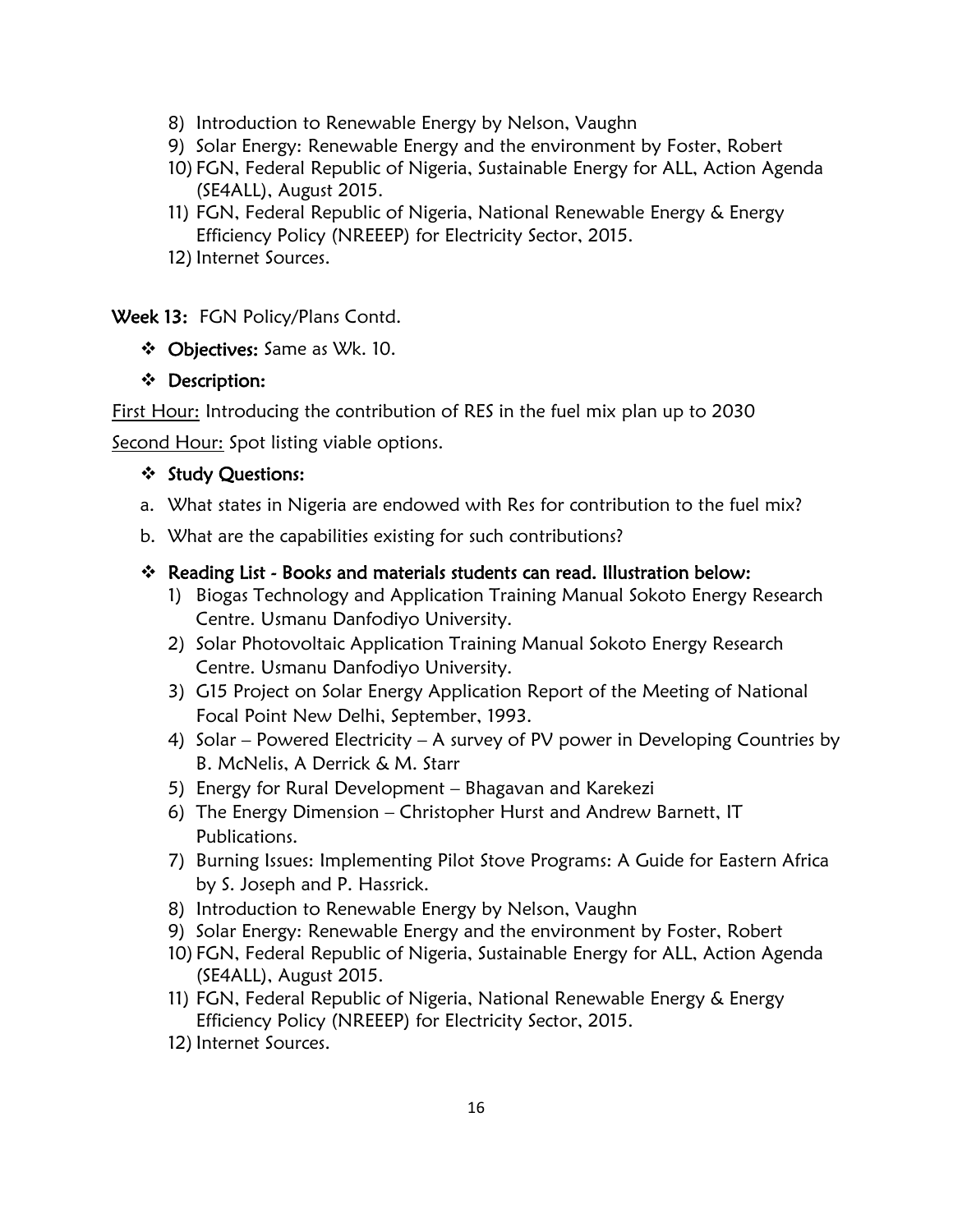Week 14: International Collaborations and Opportunities.

- a. Replace firewood with electricity.
- b. Environmental Concerns.
- c. Technology transfer.
- d. Strengthening Capacity Building.
- e. Renewable Energy networks: IRENA, ITASA, UNIDO etc.

#### Objectives:

- (i.) To know about developmental programs of Donor agencies multilateral/bilateral agencies.
- (ii.) Introduce global conventions and agreements.
- (iii.) Introduce Renewable Energy networks.

# Description:

 $\overline{a}$ First Hour: Introduce the global conventions in which Nigeria is a party.

Second Hour: Introduce the global renewable networks.

#### ❖ Study Questions:

- a. What are bilateral/multilateral agreements to which Nigeria is a party?
- b. What opportunities are there for capacity building from Int. Renewable Energy networks?

- (1.) Biogas Technology and Application Training Manual Sokoto Energy Research Centre. Usmanu Danfodiyo University.
- (2.) Solar Photovoltaic Application Training Manual Sokoto Energy Research Centre. Usmanu Danfodiyo University.
- (3.) G15 Project on Solar Energy Application Report of the Meeting of National Focal Point New Delhi, September, 1993.
- (4.) Solar Powered Electricity A survey of PV power in Developing Countries by B. McNelis, A Derrick & M. Starr
- (5.) Energy for Rural Development Bhagavan and Karekezi
- (6.) The Energy Dimension Christopher Hurst and Andrew Barnett, IT Publications.
- (7.) Burning Issues: Implementing Pilot Stove Programs: A Guide for Eastern Africa by S. Joseph and P. Hassrick.
- (8.) Introduction to Renewable Energy by Nelson, Vaughn
- (9.) Solar Energy: Renewable Energy and the environment by Foster, Robert
- (10.) FGN, Federal Republic of Nigeria, Sustainable Energy for ALL, Action Agenda (SE4ALL), August 2015.
- (11.) FGN, Federal Republic of Nigeria, National Renewable Energy & Energy Efficiency Policy (NREEEP) for Electricity Sector, 2015.